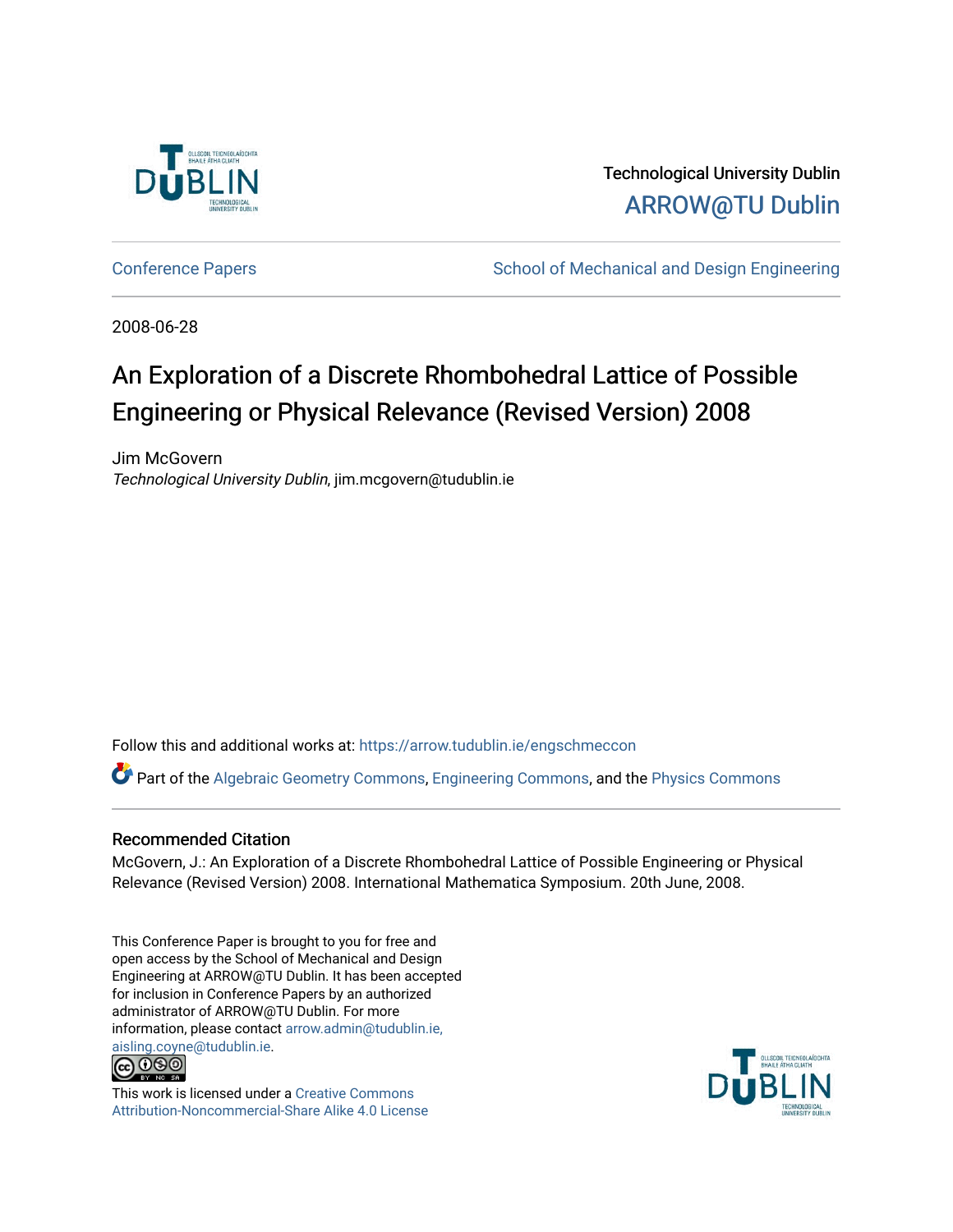'As presented' revised version of a paper included in the electronic proceedings of the International Mathematica Symposium, Maastricht, The Netherlands, June 20–24th 2008 [11]

# **An Exploration of a Discrete Rhombohedral Lattice**

*of Possible Engineering or Physical Relevance*

# **Jim McGovern**

Dublin Institute of Technology School of Mechanical and Transport Engineering Bolton Street, Dublin 1, Ireland jim.mcgovern@dit.ie

**A particular discrete rhombohedral lattice consisting of four symmetrically interlaced cuboctahedral point lattices is described that is interesting because of the high degree of symmetry it exhibits. The four constituent cuboctahedral lattices are denoted by four colours and the composite lattice is referred to as a 4-colour rhombohedral lattice. Each point of the 4-colour lattice can be referenced by an integer 4-tuple containing only the positive non-zero integers (the counting numbers). The relationship between the discrete rhombohedral lattice and a discrete Cartesian lattice is explained. Some interesting aspects of the lattice and of the counting-number 4-tuple coordinate system are pointed out.**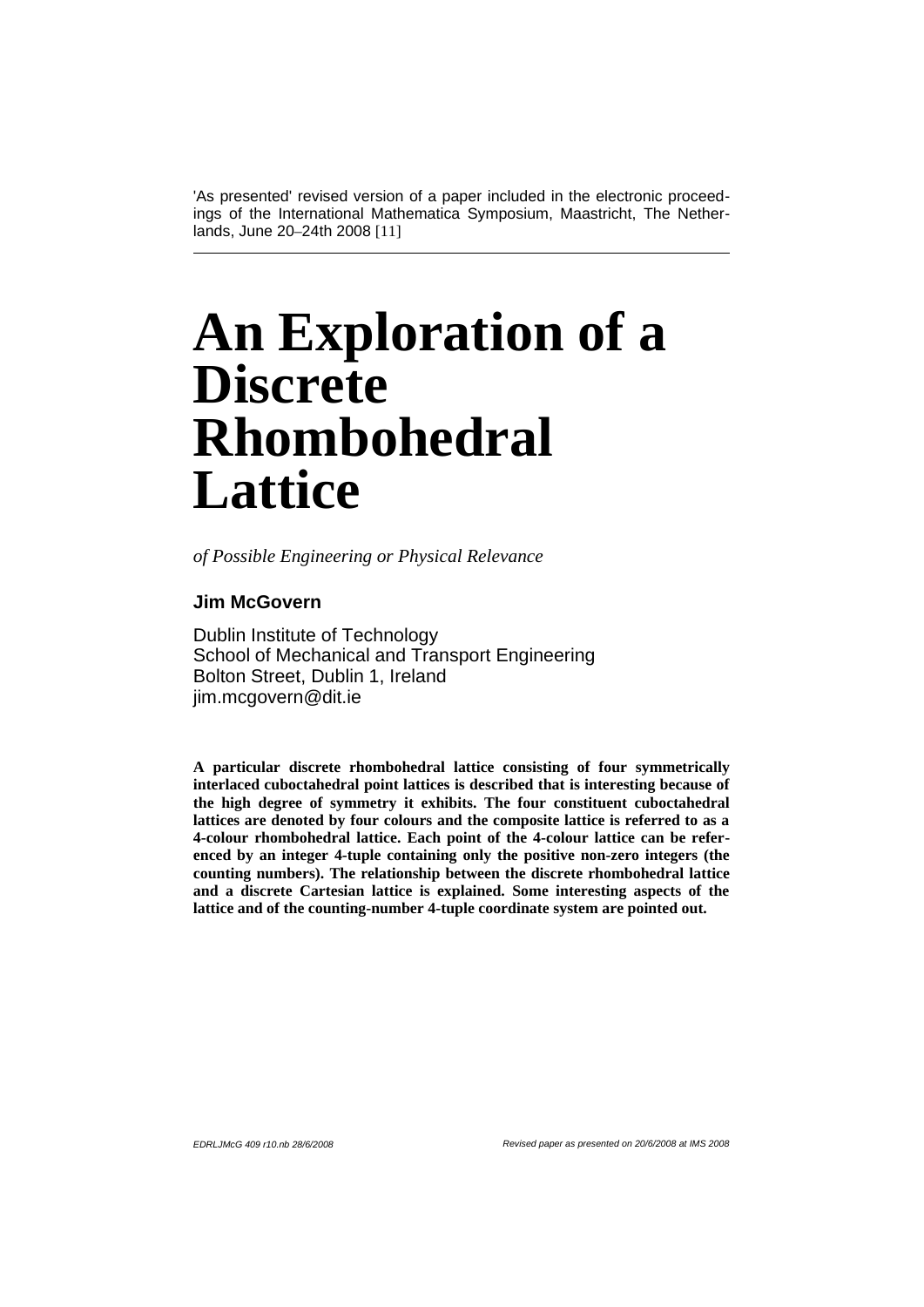## **à Introduction**

Symmetry underlies nature and has a major role to play in science [1], art, mathematics [2] and engineering. In two dimensions there are only three fully regular or symmetric point lattices and in three dimensions there is only one fully regular or symmetric point lattice [3]. These are the triangular tessellation, the square tessellation and the hexagonal tessellation in two dimensions and the cubic lattice in three. Here the expression *fully regular or symmetric* is used in the sense that the fundamental cells (triangles, squares, hexagons and cubes respectively) of the point lattices are regular, having equal sides or edges and equal angles. The number of distinct lattices (not necessarily fully regular or symmetric) that can allow displacements, rotations and reflections is small. This paper is an exploration of such a lattice: the 4 colour rhombohedral lattice.

Details of possible application areas in science and engineering are left for treatment elsewhere, but some highly speculative possibilities have already been outlined by the author [4].

# **à The Cuboctahedral or Bell-Fuller Lattice**

In the twentieth century the cuboctahedral lattice attracted the attention of Alexander Graham Bell [5] and of Richard Buckminster Fuller [6], largely because of its symmetry: each point is surrounded by twelve nearest neighbours, Figure 1, that form a quasi-regular polyhedron, the cuboctahedron, Figure 2. (In the field of crystallography a sphere-packing arrangement of cuboctahedral form is described as the cubic close-packed lattice or the face-centred cubic lattice.)



**Figure 1.** The central joint with twelve equally distributed spokes is a gusset. Alexander Graham Bell used gussets of this type to build structures, including many kites. Replication of the gusset and the links between gussets gives rise to cuboctahedral trusses, structures and space frames, which in engineering terms can be strong, rigid and light.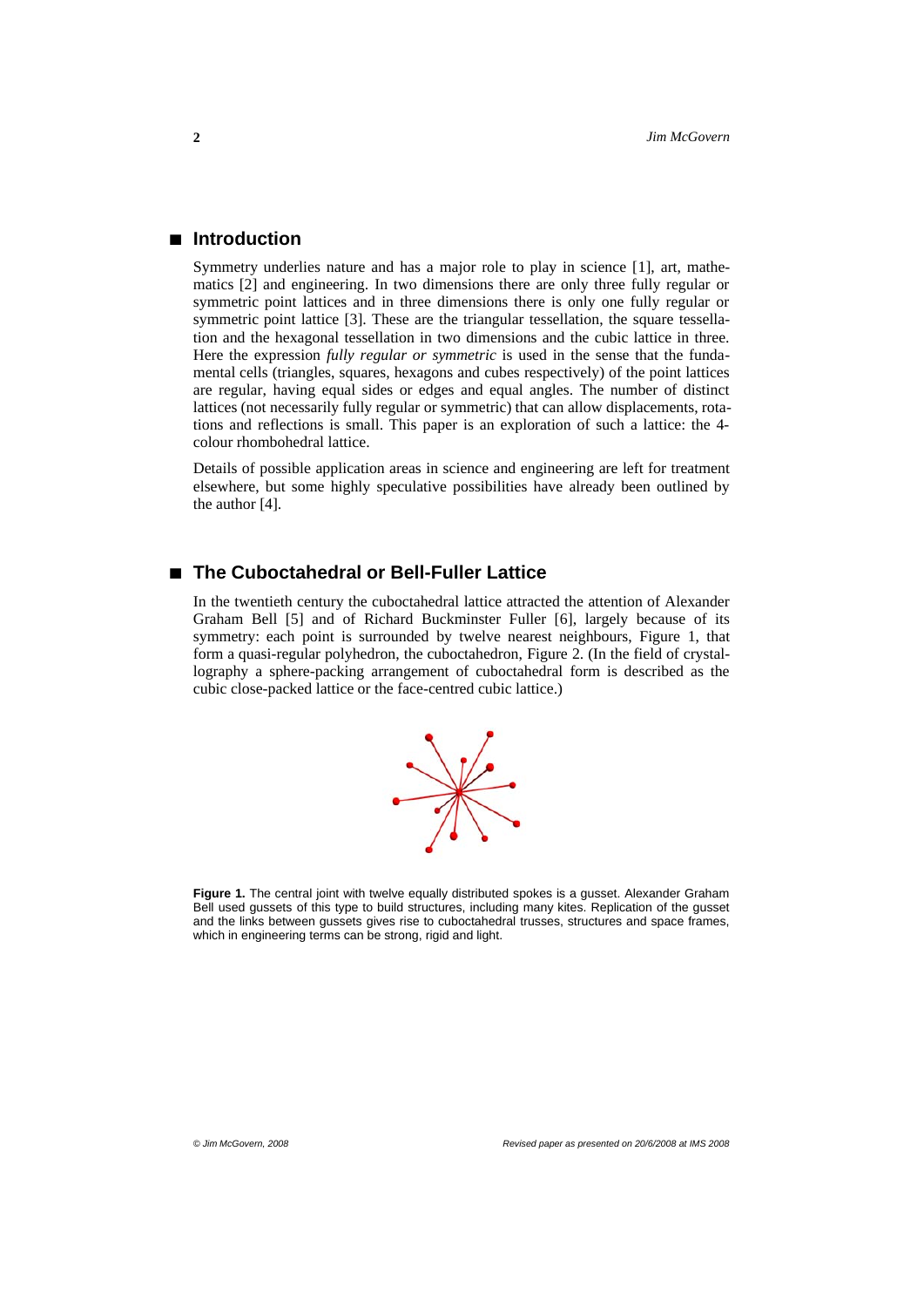

**Figure 2.** Illustration of how the Bell gusset forms a cuboctahedron

Figure 3 illustrates a size-4 Bell-Fuller lattice. The first *size* would be the trivial case of the single point at the centre of the lattice. The central point is surrounded by three more cuboctahedral *shells*. Every point in the lattice of Figure 3 belongs to one of the four shells (where the central point is regarded as shell 1).



Figure 3. The cuboctahedral lattice is made up of cells that are either regular tetrahedra or regular octahedra. Richard Buckminster Fuller explored the geometry of this lattice.

The composite rhombohedral lattice described in this paper is perhaps even more fascinating than the cuboctahedral, or Bell-Fuller lattice: it comprises four such lattices, arranged symmetrically as in Figure 4 and Figure 5.



**Figure 4.** Five Bell type gussets (blue is repeated)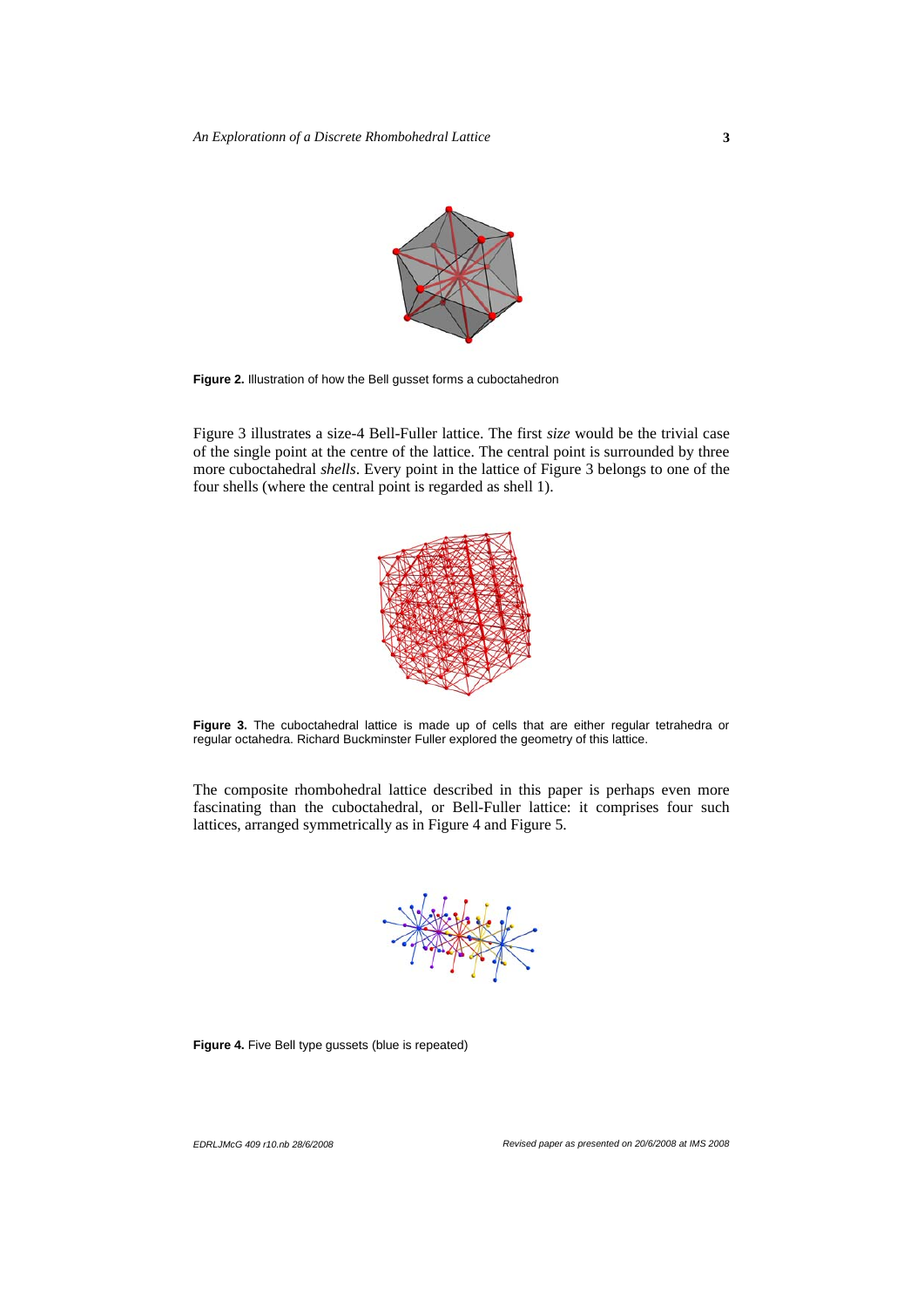

**Figure 5.** The points of four interlaced Bell-Fuller lattices

# **à The 4-colour Rhombohedral Lattice**

# **á Structure of the 4-colour Rhombohedral Lattice**

The points of four Bell-Fuller lattices, when interlaced as shown in Figure 4 and Figure 5, comprise what is described here as a 4-colour rhombohedral lattice. All pairs of points that are nearest neighbours can be joined by links, as shown in Figure 6. The thicker gray links are described as primary spokes or axes. The black links that are opposite the primary spokes, and collinear with them, are described as secondary spokes.

The external form of the lattice shown in Figure 6 is the rhombic dodecahedron. There are twelve rhombic faces, twenty four edges and fourteen vertices. The eight vertices that correspond to the primary and secondary spokes each connect three edges of the rhombic dodecahedron and the remaining six connect four edges.



**Figure 6.** Size 2 of the 4-colour rhombohedral lattice

Figure 7 illustrates a 4-colour rhombohedral lattice of size 3. As for Figure 6, the external shape is the rhombic dodecahedron.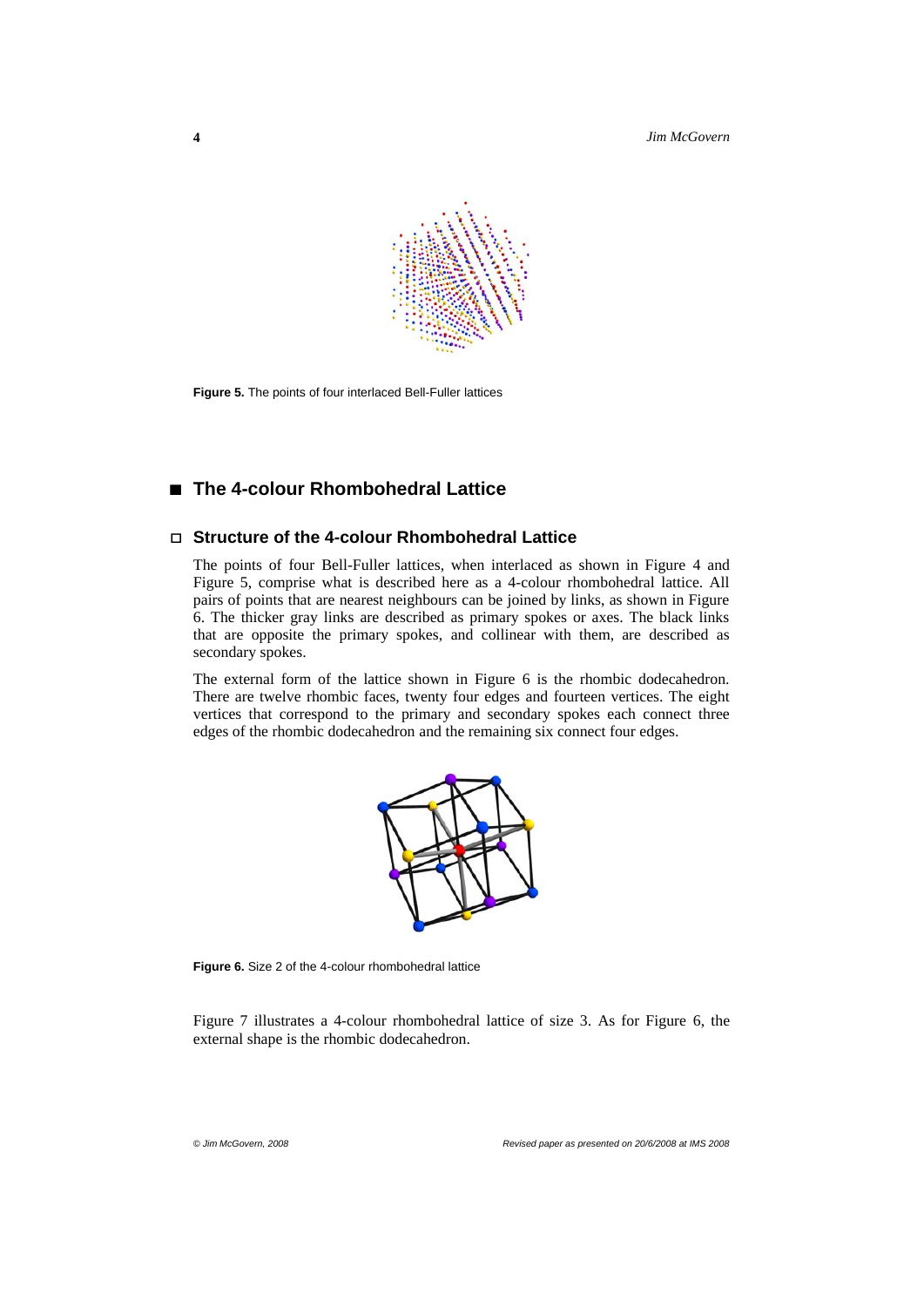The term 'strut' is used here for a link of unit length between successive shells (and therefore not on any one shell) that is parallel to one of the spokes, but is not radial with respect to the centre of the overall polyhedron. Primary struts are parallel to primary spokes and secondary struts are parallel to secondary spokes.

The secondary spokes and struts have been omitted from Figure 7 to emphasise the rhombohedral nature of the cells of the lattice. When this is done there are four different orientations of the rhombohedral cells, corresponding to the orientations of the four quadrants of the rhombic dodecahedron that is shown. Each of the four quadrants of the rhombic dodecahedron is itself a rhombohedron.

The first size shell or lattice would be the trivial case of the single red point at the centre of the rhombohedral lattice. The central point is surrounded by two more dodecahedral shells. Every point in the lattice of Figure 7 belongs to one of the three dodecahedral shells (where the central point is regarded as shell 1).



Fiaure 7. Size 3 of the 4-colour rhombohedral lattice. The secondary spokes and struts have been omitted to emphasise the rhombohedral cells of the lattice, which are oriented in accordance with the primary spokes.

# **á A Natural Coordinate System for the 4-colour Rhombohedral Lattice**

Every point position on the 4-colour rhombohedral lattice can be described by an integer 4-tuple, as in Figure 8 and Figure 9. The full range of the set of integers can be used arbitrarily within the 4-tuple to describe the position of any point with respect to a specified 'origin' and therefore the representation is not unique. However, any such 4-tuple can be converted to zero-based form without negative integers by the addition of a unique integer to all elements that makes at least one of the elements zero and all elements non-negative. A 'standard form' 4-tuple can also likewise be defined in which at least one of the elements is unity and none are zero or negative. As negative ordinates are not used, it is considered more natural to count from the integer 1, with the origin represented as  $(1, 1, 1, 1)$ , as in Figure 8. Conversions between zero-based and standard form 4-tuples are easily implemented, as explained in the following subsections.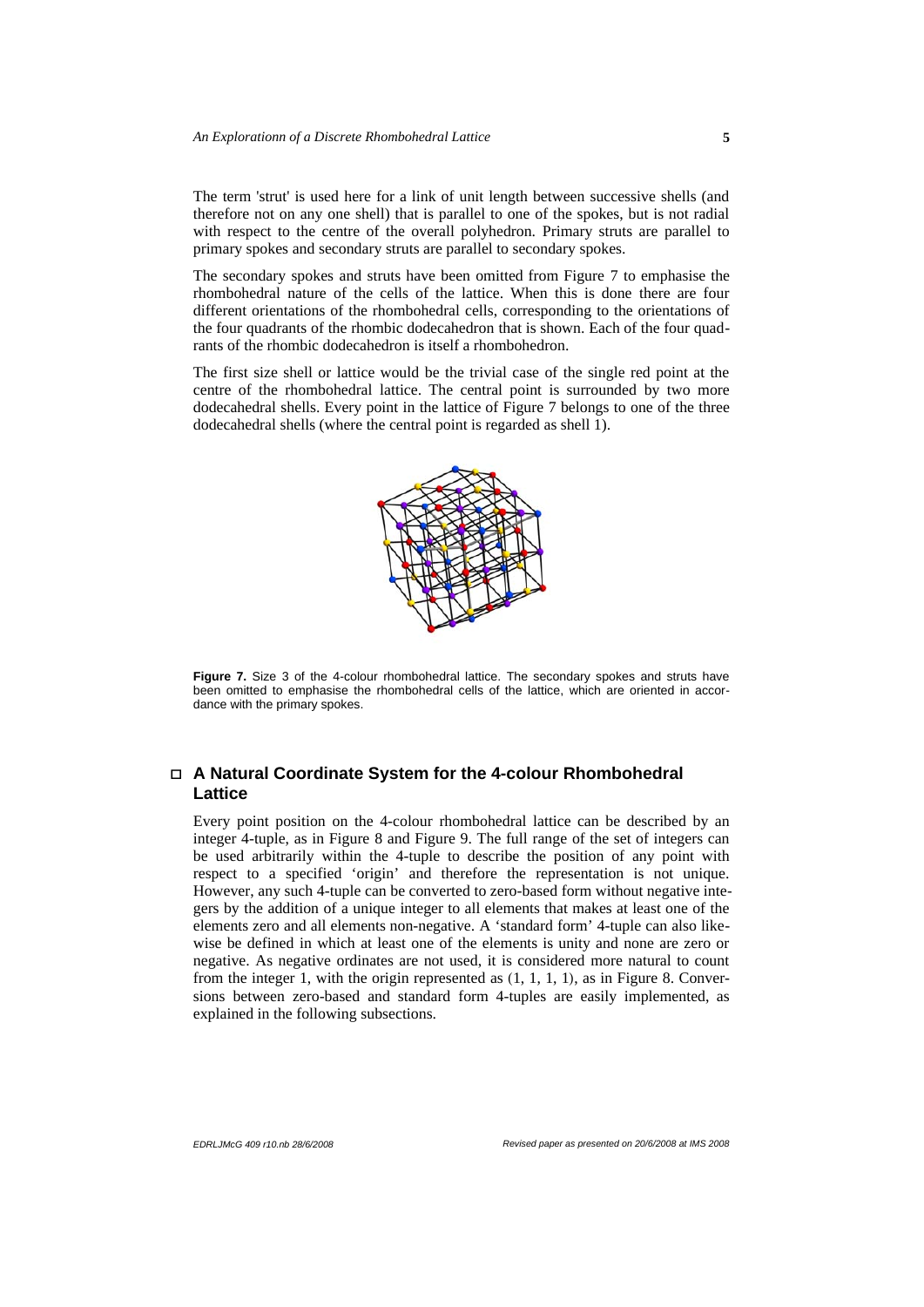

**Figure 8.** Integer coordinate system for the 4-colour rhombohedral lattice



**Figure 9.** Sample integer coordinates for the 4-colour rhombohedral lattice

#### *Converting 4-tuple Coordinates to Zero-based Form*

Listing 1 presents a function, QZeroForm, written in *Mathematica*, that converts a 4-tuple coordinate list, or vector, to zero-based form. Another version takes four separate arguments for the ordinates of the 4-tuple. Variants have also been written to deal with lists of 4-tuples or, for instance, lists of 4-tuple pairs.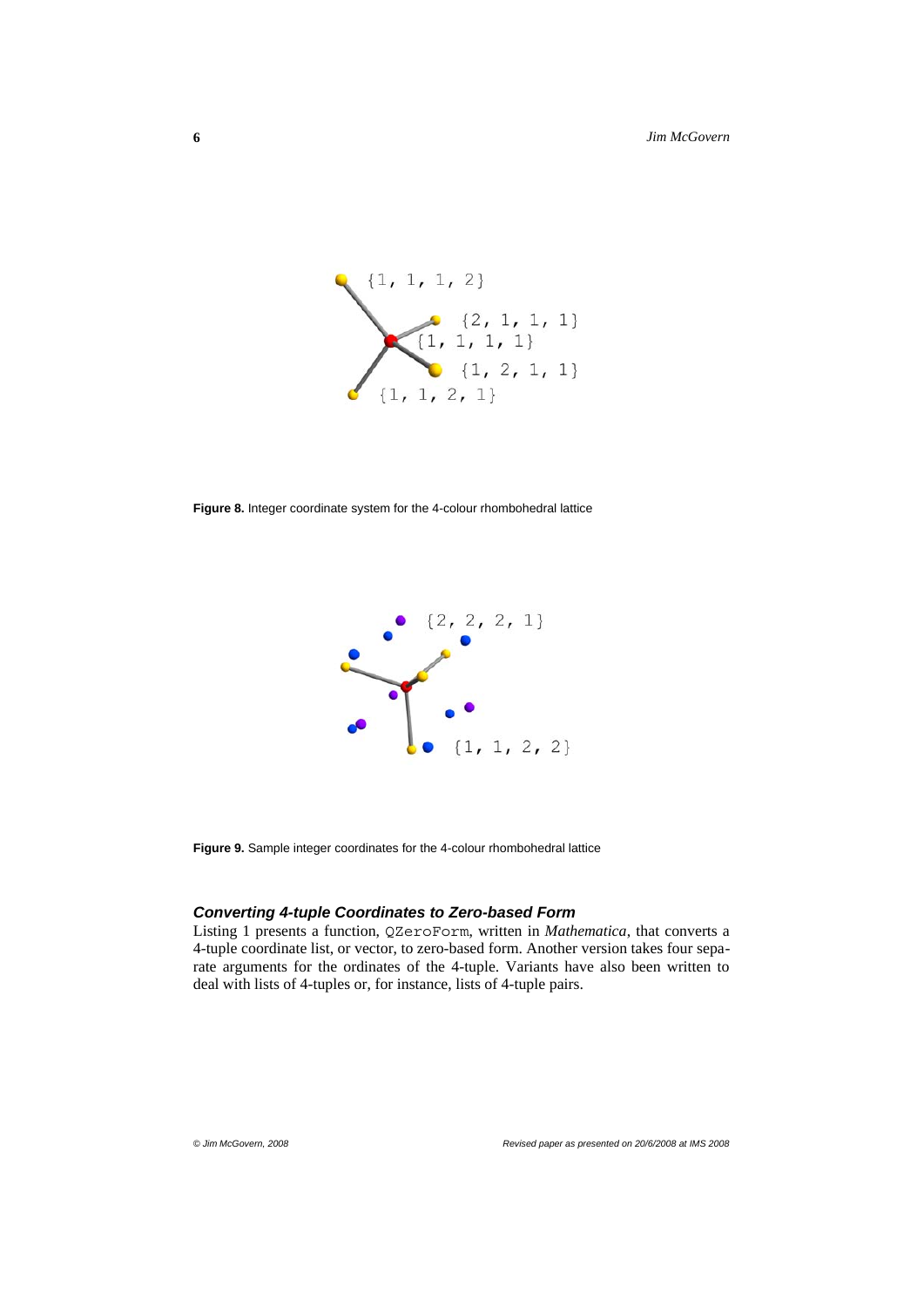```
QZeroForm[\{q1_, q2_, q3_, q4_\}]:= Module[\{qzf\}, qmin = Min[q1,q2, q3, q4];
qzf = {q1, q2, q3, q4} - {qmin, qmin, qmin, qmin}
```
**Listing 1.** A function, written in *Mathematica*, to convert a 4-tuple to zero-based form

An example of a conversion from standard form to zero-based form in a *Mathematica* session is as follows:

 $QZeroForm$ <sup>[{1, 2, 3, 4}]</sup>  ${0, 1, 2, 3}$ 

#### *Converting 4-tuple Coordinates to Standard Form*

Function QStdForm, as presented in Listing 2, converts a 4-tuple coordinate list, or vector, to standard form:

 $QStdForm[\{q1_, q2_, q3_, q4_\}]: = Module[\{qsf\}$ ,  $qsf =$ QZeroForm[{q1, q2, q3, q4}] + {1, 1, 1, 1}]

**Listing 2.** A function to convert a 4-tuple to standard form

An example of a conversion from zero-based form to standard form is as follows

**QStdForm@80, 1, 2, 3<D**

 ${1, 2, 3, 4}$ 

#### **á The Colour of a Lattice Point**

Given the colour number of the origin, *nco* (an integer from 1 to 4 corresponding to the colours red, yellow, blue and violet) and a 4-tuple coordinate list  $(q_1, q_2, q_3, q_4)$ of a point, the function CoQ determines the colour number of the point. This is shown in Listing 3. This determination amounts to summing the four ordinates and the colour number of the origin using clock arithmetic, base 4.

 $CoQ[nco_, \{q1_, q2_, q3_, q4_{}\}]: = Module[\{c\}, c = Mod[(q1 + q2$ + q3 + q4 + nco - 1), 4] + 1]

**Listing 3.** Function to give the colour number of a point on the rhombohedral lattice

For example, if the origin is red, the point  $(1, 2, 12, 8)$  is violet: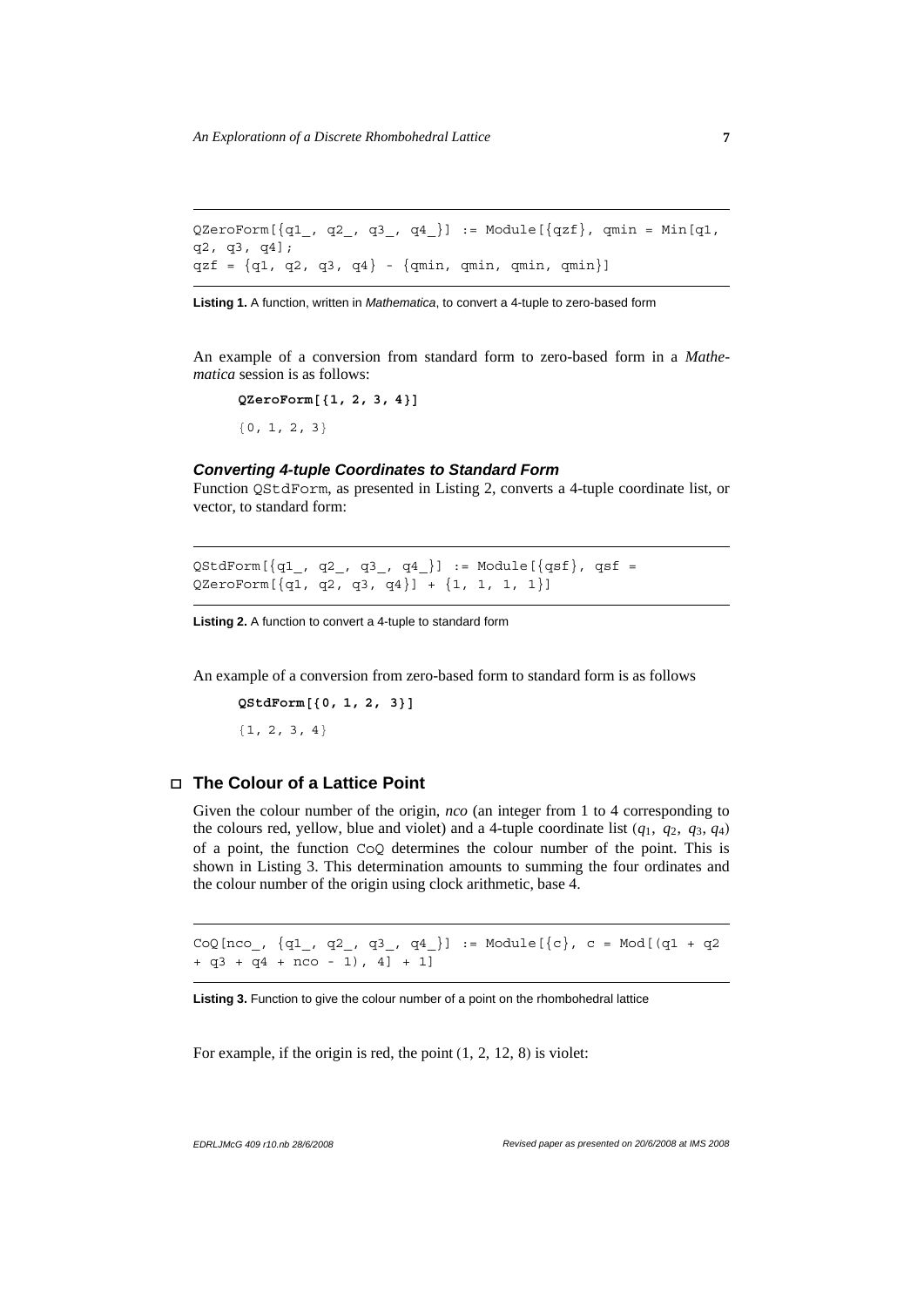$CoQ[1, {1, 2, 12, 8}]$ 4

#### **á Sum, Point Inversion and Difference**

#### *4-tuple Vector Addition*

The sum of a pair of 4-tuples of the 4-colour rhombohedral lattice is obtained by adding the corresponding ordinates. The result would normally be converted to standard form.

#### *Point Inversion and Vector Difference*

Listing 4 illustrates the implementation of a function, QInvert, that inverts a 4 tuple and returns the result in standard form. This is the point inversion of the 4-tuple through the origin. Each ordinate is inverted by adding one to the sum of the other three ordinates. The resulting 4-tuple is then converted to standard form.

```
QInvert[{q1}_, q2_, q3_, q4_} := Module[ {p1, p2, p3, p4,
qinv}, p1 = 1 + q2 + q3 + q4; p2 = q1 + 1 + q3 + q4; p3 = q1 + 
q2 + 1 + q4; p4 = q1 + q2 + q3 + 1; qinv = QStdForm[{p1, p2,p3, p4}]]
```
**Listing 4.** A function to obtain the additive inverse, or point inversion through the origin, of a 4 tuple

The following is an example of 4-tuple inversion as part of a *Mathematica* session:

```
QInvert<sup>[{2, 1, 11, 6}<sup>]</sup></sup>
{10, 11, 1, 6}
```
The vector difference of two 4-tuples,  $q_1 - q_2$ , can be implemented by summing the first 4-tuple and the additive inverse of the second, as represented in equation (1), where I is the function QInvert. The result would be brought to standard form.

$$
q_1 - q_2 = q_1 + I(q_2)
$$
 (1)

#### **á Length or Distance Calculations**

Any planes of the lattice of Figure 6 that are made up of rhombs of unit edge length provide an invariant metric ground form [7] that allows the length of a vector in the plane to be defined. This concept can be extended to the four-tuple discrete space of the lattice. The application and implementation of this type of approach (including conversions between 4-tuple and Cartesian coordinates) has been described by Hasslberger [8] and Urner, [9] and [10], in the latter two cases using the term 'quadrays' for the four basis vectors.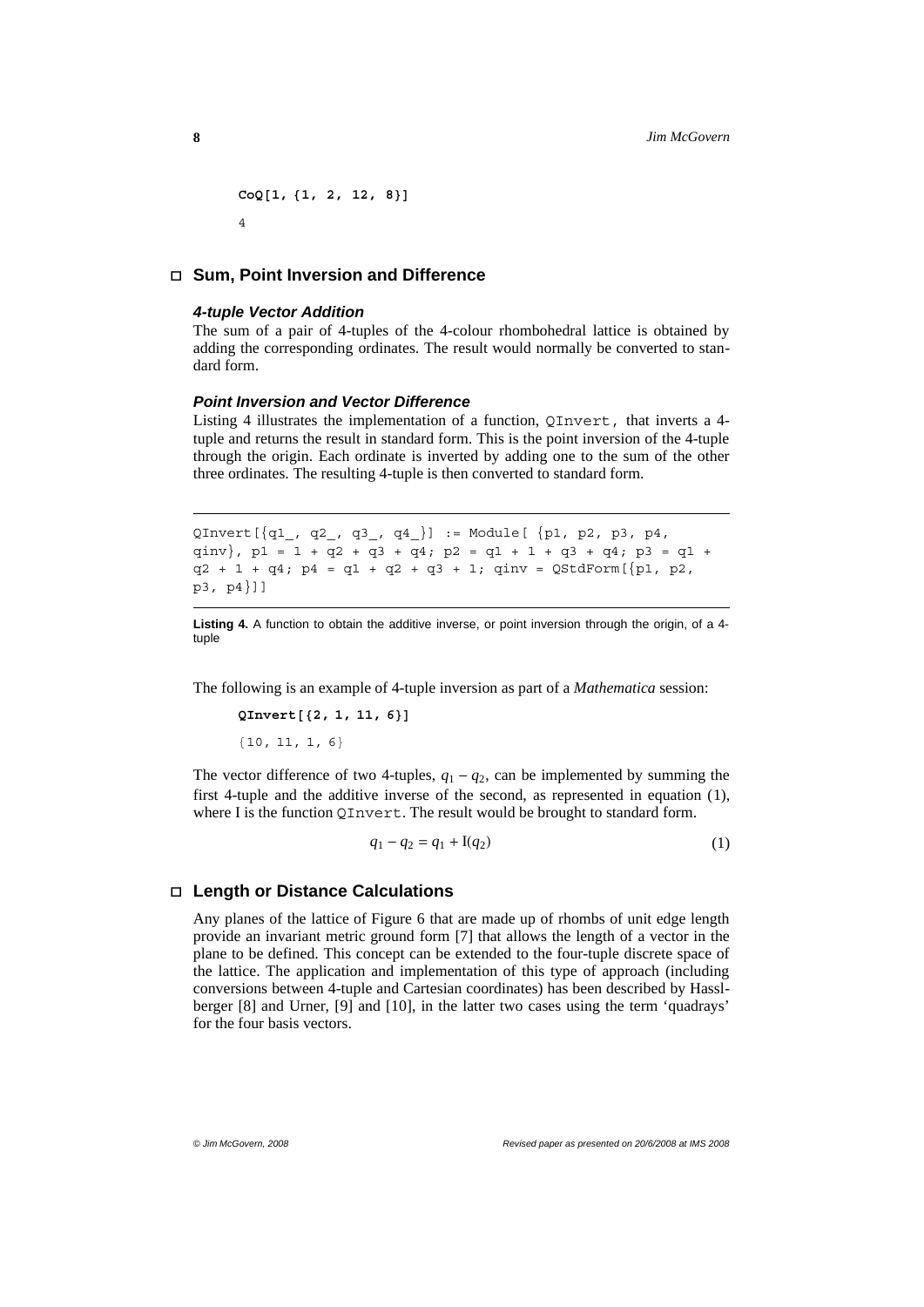The *length* or *distance* formula for a vector  $(q_1, q_2, q_3, q_4)$ , which can be derived using the cosine rule, is given by equation (2).

$$
|r| = \sqrt{\left[ (q_1^2 + q_2^2 + q_3^2 + q_4^2) - (2/3)(q_1 q_2 + q_2 q_3 + q_3 q_4 + q_4 q_1 + q_3 q_1 + q_2 q_4) \right]}.
$$
 (2)

Listing 5 presents the function Dist4Axis that calculates distance, which is equivalent to calculating the length of a vector. The input is a single 4-tuple. To find the distance between two points, the input would be the vector difference of the 4-tuples of the points.

```
Dist4Axis[\{q1, q2, q3, q4\}] := \sqrt{(q1^2 + q2^2 + q3^2 + q3^2 + q4)}q4^2) - (q1 q2 + q2 q3 + q3 q4 + q4 q1 + q3 q1 + q2 q4) 2/3 )
```
Listing 5. Function to calculate distance on the 4-colour rhombohedral lattice

As can be seen below, this can yield a value that is the square root of a fraction that has a three in the denominator.

```
Dist4Axis[3, 1, 12, 7)]283
   3
```
An integer-only distance measure, which is equal to three-times the square of the distance between any two points on the entire lattice, is readily defined, as in equation (3).

$$
s = 3 r2 =
$$
  
3 (q<sub>1</sub><sup>2</sup> + q<sub>2</sub><sup>2</sup> + q<sub>3</sub><sup>2</sup> + q<sub>4</sub><sup>2</sup>) - 2 (q<sub>1</sub> q<sub>2</sub> + q<sub>2</sub> q<sub>3</sub> + q<sub>3</sub> q<sub>4</sub> + q<sub>4</sub> q<sub>1</sub> + q<sub>3</sub> q<sub>1</sub> + q<sub>2</sub> q<sub>4</sub>). (3)

# **á Scaling and Scalar Division**

#### *Scaling*

A 4-tuple of the 4-colour rhombohedral lattice can be scaled by multiplying the ordinates of the zero-based form by an integer. By this means the scaling is applied to the ordinate intervals. The result would be brought to standard form.

#### *Scalar Division*

Given two arbitrary points on the 4-colour rhombohedral lattice, the vector difference is a vector from the first to the second point. Some vectors cannot be divided by any integer other than 1: their scalar divisibility is unity. Function QSDiv, as presented in Listing 6, can be used to calculate the maximum number of equal (symmetric) intervals into which the vector can be divided by an integer. This is a matter of finding the greatest common divisor of the intervals of the ordinates.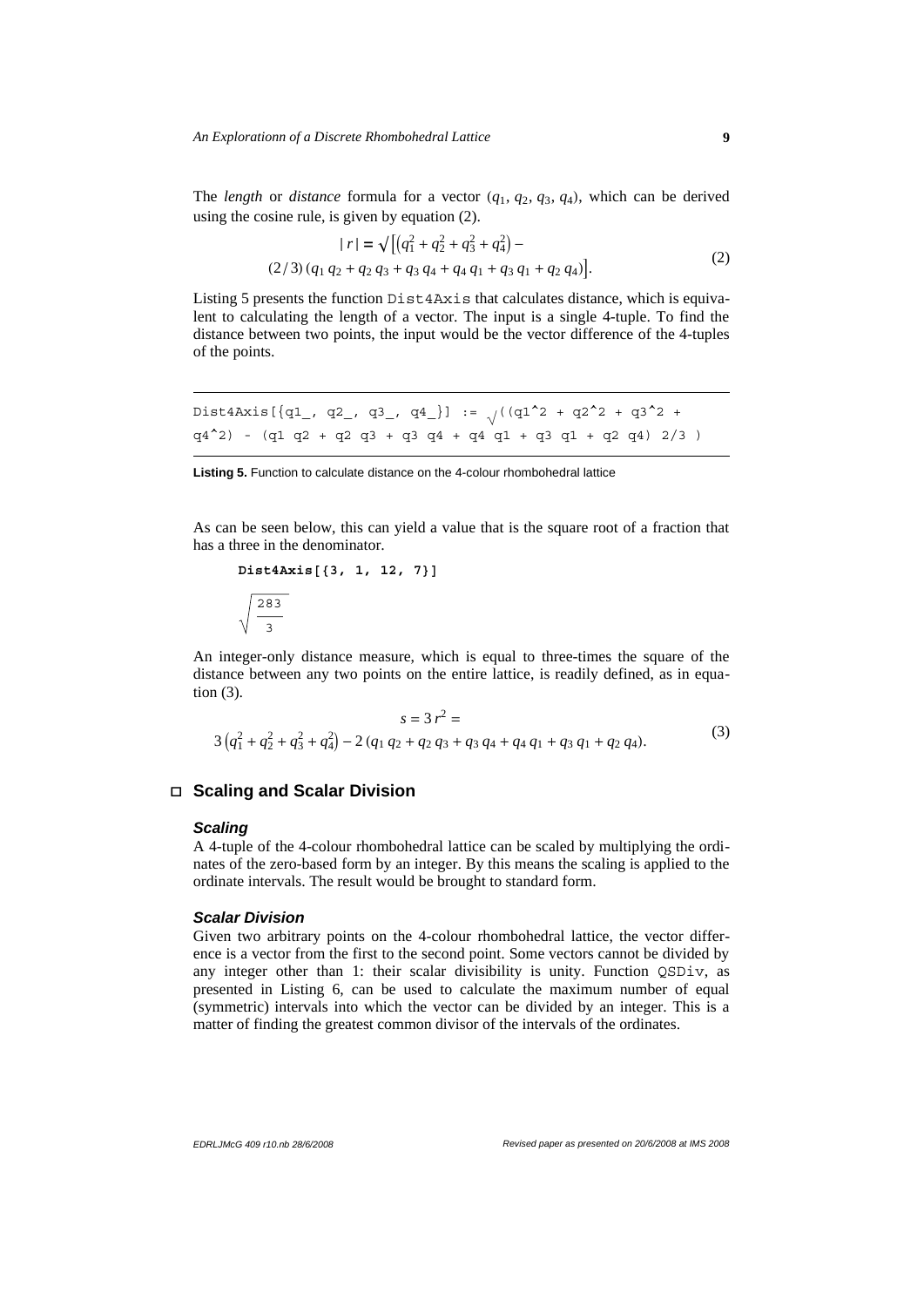```
QSDiv[{q1}_, q2_, q3_, q4_} := Module[{qsd, v}, v =
QZeroForm[\{q1, q2, q3, q4\}];
qsd = GCD[v[[1]], v[[2]], v[[3]], v[[4]] ]]
```
**Listing 6.** A function to find the scalar divisibility of a vector

```
As an example,
```

```
QSDiv@83, 1, 5, 9<D
2
```
- **à Relationship Between the Discrete Rhombohedral Lattice and a Discrete Cartesian Lattice**
- **á Nucleated Cubic (or Cartesian) Lattices Within the 4-colour Rhombohedral Lattice**



**Figure 10.** The eight vertices of the smallest cube on the 4-colour rhombohedral lattice, shown surrounding the origin of the rhombohedral lattice

The smallest cube on the 4-colour rhombohedral lattice (not counting the case of a single point) is formed by the pair of smallest regular tetrahedra on the lattice, Figure 10. This cube consists of eight points (four yellow and four violet) with an edge length of  $2/\sqrt{3}$  rhombohedral lattice units. It is on shell 2 of the rhombohedral lattice. The third and fourth shells of the rhombohedral lattice also contain corresponding sets of eight points in a cubic arrangement. However, the first rhombohedral lattice size that contains a full nucleated cubic lattice is the fifth, as shown in Figure 11. (A lattice is nucleated if it has one of its points at its centre). What is remarkable is that all points of the nucleated cubic lattice have the same colour, red in this case.

The nucleated cubic lattice represented in Figure 11 is a size-2 nucleated cubic lattice. The vertices of its bounding cube are contained in the fifth (rhombic dodecahedral) shell of the 4-colour rhombohedral lattice. The spokes of the size-2 nucleated cubic lattice each contain two red points. The length of each unit link or spoke of the cubic lattice is equivalent to  $4/\sqrt{3}$  rhombohedral lattice units. This red nucleated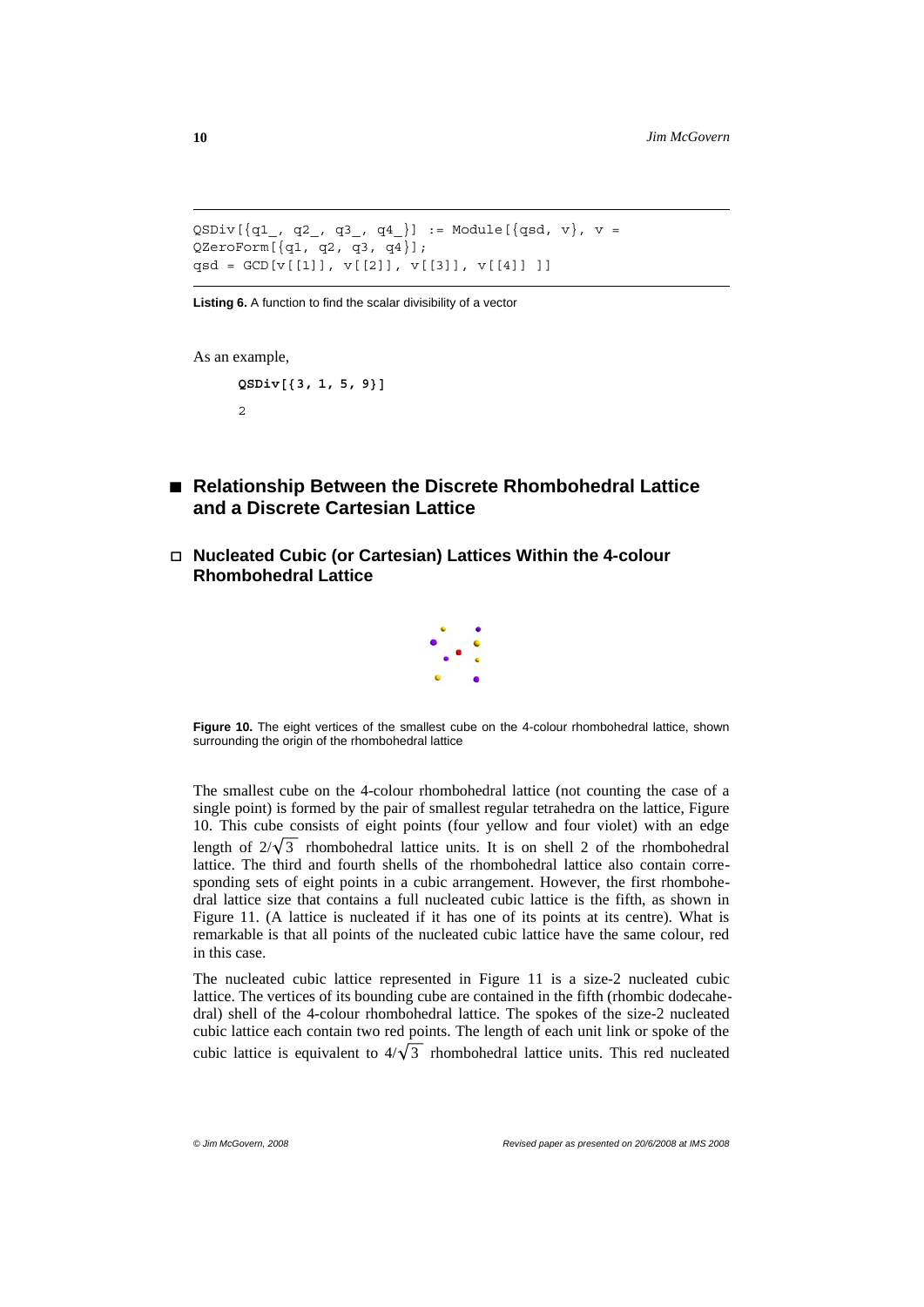cubic lattice has all the attributes of a discrete Cartesian lattice, so this descriptor can also be used for it.



**Figure 11.** The size-2 nucleated cubic lattice (the vertices of the smallest possible cube on the 4 colour rhombohedral lattice are also shown)

A red nucleated cubic lattice of any arbitrary size can be constructed about any red point of the 4-colour rhombohedral lattice. Yellow, blue and violet cubic lattices can be constructed about any point of the respective colour, or can be produced by displacing the (originally) red cubic lattice within the 4-colour rhombohedral lattice, as was done in generating Figure 12. Whereas links of four nucleated cubic lattices are shown in Figure 12, sixteen nucleated cubic lattices (4 of each colour) are required in order to include all points of the 4-colour rhombohedral lattice. Each of the sixteen nucleated cubic lattices is distinct.



Figure 12. The points of the 4-colour rhombohedral lattice, with the links of four interlaced cubic lattices. Only complete lattice links are shown in this diagram. (Pastel colours are used for the links of nucleated cubic lattices.)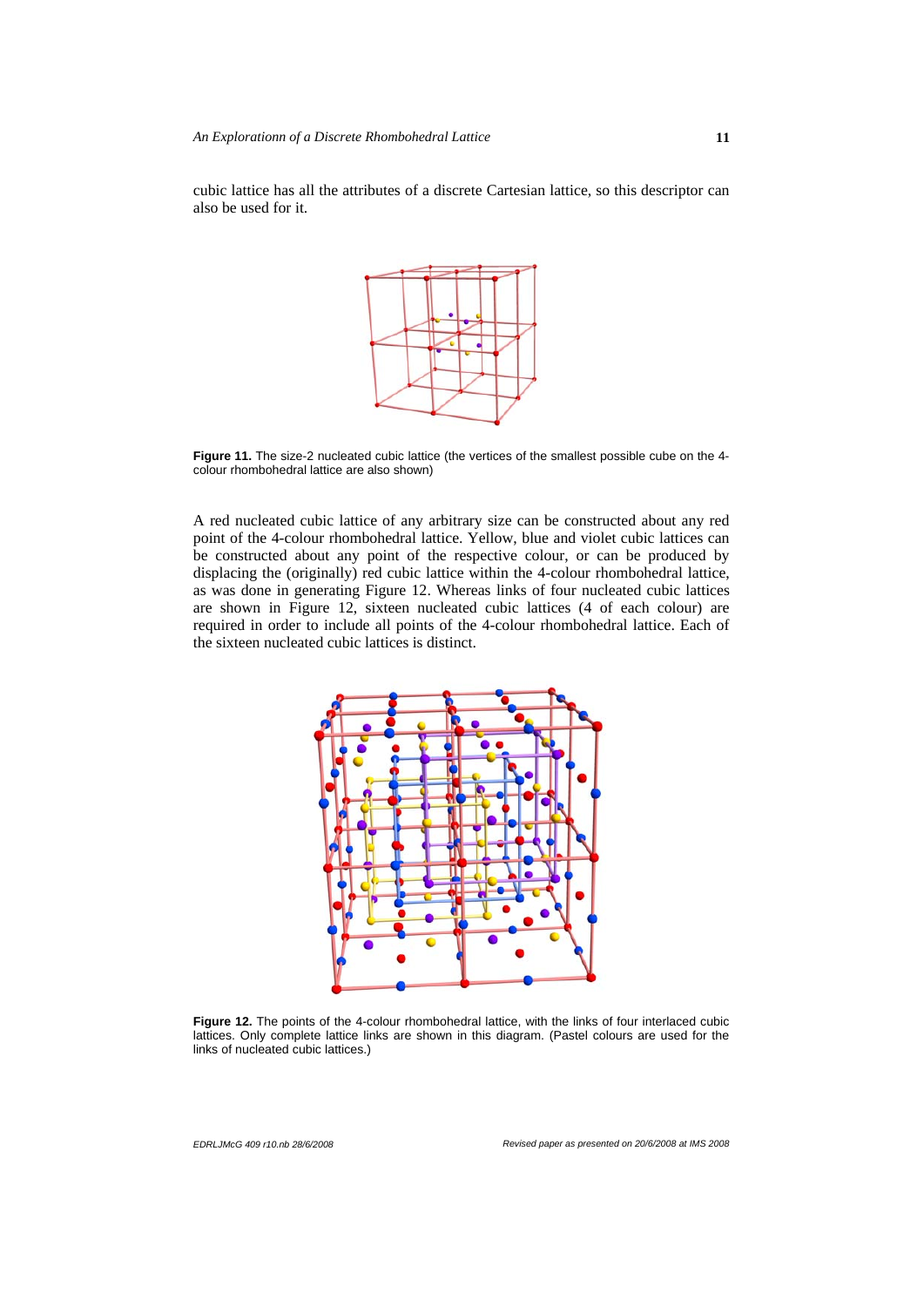If all nucleated cubic lattices were shown in a diagram such as Figure 12, red links would overlap with blue links and yellow links would overlap with violet links. In combination the sixteen nucleated cubic lattices form a composite lattice where the spacing between parallel lines of links is  $2/\sqrt{3}$  rhombohedral lattice units. The overlapping links have been replaced by links of this size in Figure 13 and Figure 14.



**Figure 13.** A Cartesian lattice with a diagonal length of four rhombohedral lattice units and a spacing of  $2/\sqrt{3}$  rhombohedral lattice units



Figure 14. A Cartesian lattice with a diagonal length of eight rhombohedral lattice units and a spacing of  $2/\sqrt{3}$  rhombohedral lattice units. The points of the 4-colour rhombohedral lattice are also shown, but without the rhombohedral lattice links.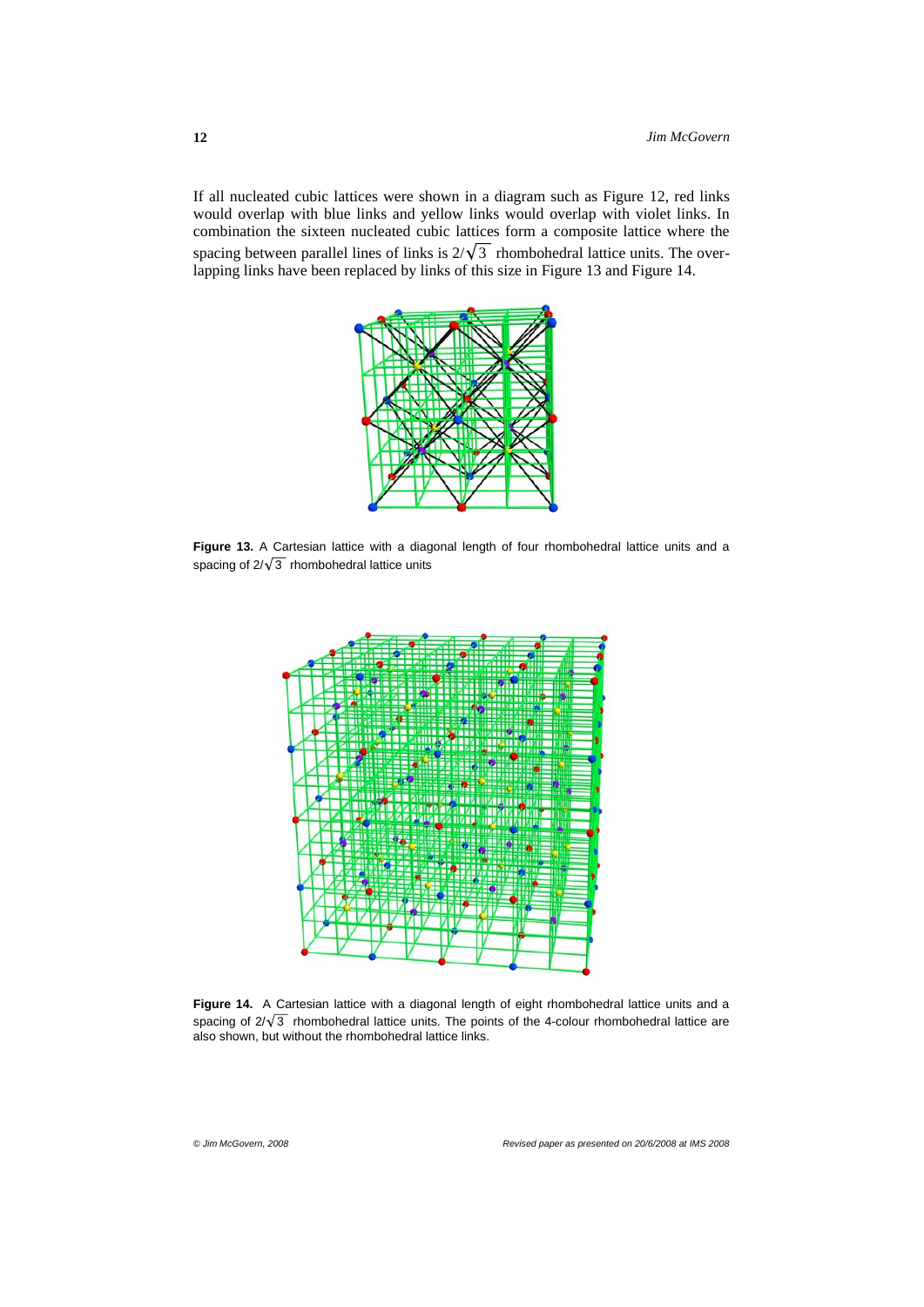The methodology used for conversions between discrete 4-tuple and discrete Cartesian coordinates is explained in the following subsections. The relationships used have been derived from the trigonometry of the lattices.

#### *Converting 4-tuple Coordinates to Discrete Cartesian Coordinates*

Function QtoU, as presented in Listing 7, converts 4-tuple coordinates to Cartesian coordinates:

QtoU[ $\{q1, q2, q3, q4\}$ ] := Module[ $\{u\}$ , u =  $\{(q1 - q2 - q3 +$ q4),  $(q2 - q4 - q3 + q1)$ ,  $(q3 - q2 - q4 + q1)$ ]

**Listing 7.** Function to convert 4-tuple coordinates to Cartesian coordinates

The following is an example of applying QtoU:

 $Q$ to**U**[{3, 1, 12, 7}]  ${-3, -15, 7}$ 

#### *Converting Discrete Cartesian Coordinates to 4-tuple Coordinates*

Function UtoQ, which is described in Listing 8, converts the Cartesian coordinate list  $(u_1, u_2, u_3)$  to a 4-tuple coordinate list  $(q_1, q_2, q_3, q_4)$ . In each coordinate system the unit metric for that coordinate system is used. This allows the ordinates to be integers in both systems. In the Cartesian coordinate list the integers can be positive, negative or zero. The 4-tuple coordinate list that is output by the function is automatically provided in standard form, where all ordinates are positive.

UtoQ[ $\{u1, u2, u3\}$ ] := Module[ $\{q\}$ , q =  $\{(u1 + u2 + u3)/4, (u2)$ - u1 - u3)/4, (u3 - u2 - u1)/4, (u1 - u2 - u3)/4};  $q = q$  - $Min[q] + \{1, 1, 1, 1\}]$ 

**Listing 8.** Function to convert Cartesian coordinates to 4-tuple coordinates

An example of applying the function  $U\text{to}O$  is as follows:

 $U$ toQ<sup>[{-3,</sup> -<sup>15, 7}]</sup>

 $\{3, 1, 12, 7\}$ 

However, another example below appears, at first, to give an incorrect output because a discrete point on the Cartesian lattice is mapped to a non-existent point on the 4-colour rhombohedral lattice.

```
UtoQ[{−3, −15, 8}]
:
   7
   \frac{7}{2}, 1, \frac{25}{2}\frac{1}{2}, 7\}
```
*EDRLJMcG 409 r10.nb 28/6/2008 Revised paper as presented on 20/6/2008 at IMS 2008*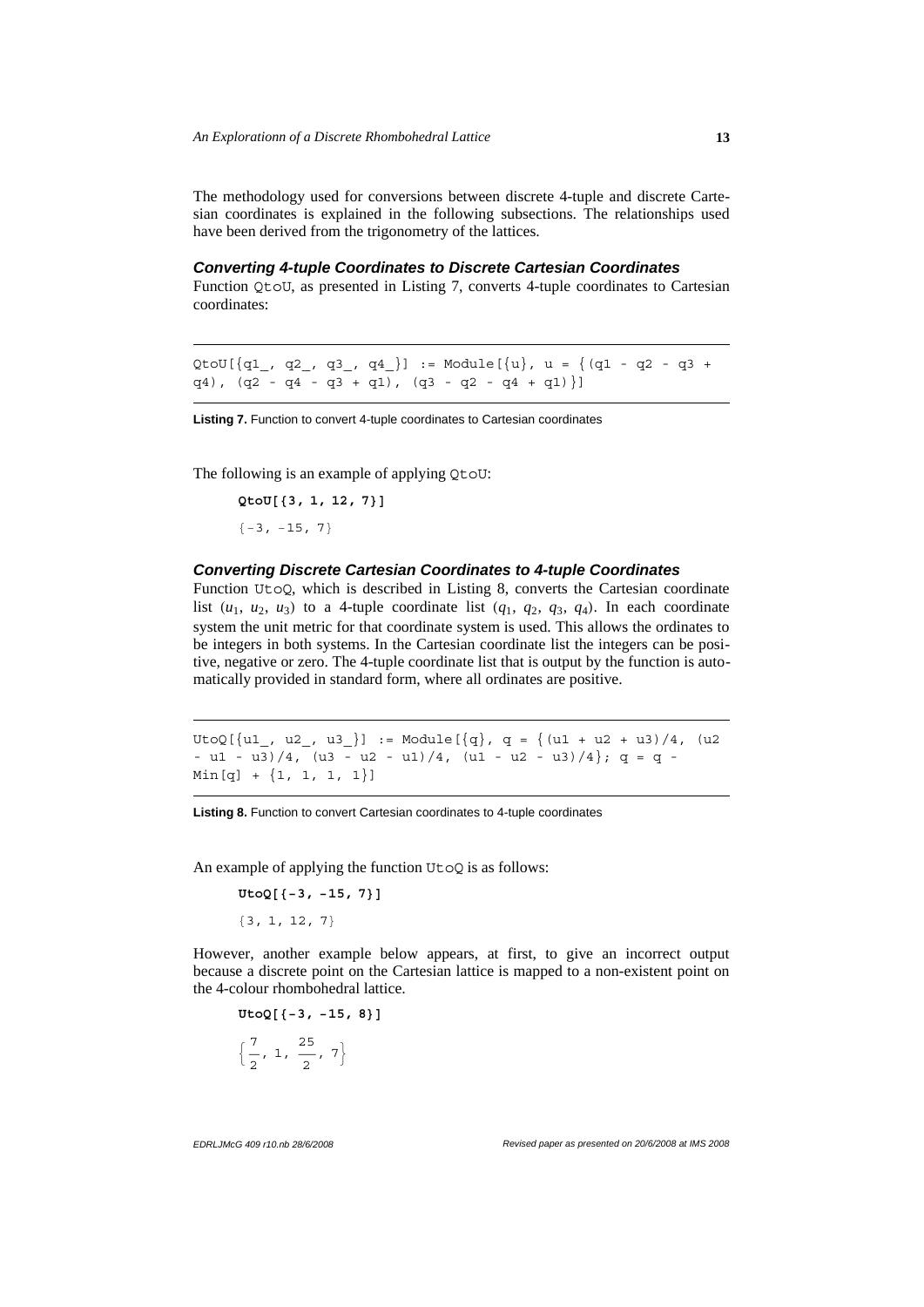Every point on the discrete rhombohedral (or 4-tuple) lattice can be mapped (as above) to a point on a conventional Cartesian 3-tuple lattice with integer ordinates (positive and negative) where the base distance is  $2/\sqrt{3}$  rhombohedral units. However, going from discrete Cartesian to 4-tuple coordinates, non-integer rational ordinates with a denominator of 2 would be produced wherever the Cartesian coordinate list contains a mixture of odd and even integers.

If the 4-colour rhombohedral lattice is the fundamental lattice that has to be mapped to a single discrete Cartesian coordinate system then each Cartesian coordinate list can contain only odd or only even integers: the 4-tuple lattice thus maps to Cartesian integer coordinates where the integers in each coordinate list (3-tuple) are either even or odd, but not a mixture of both. A unit of this single Cartesian lattice corresponds to  $2/\sqrt{3}$  rhombohedral lattice units. This is equivalent to having sixteen interlaced Cartesian lattices, as shown in Figure 12 (where only links of four of the lattices are shown), where the length of the unit Cartesian lattice links in each lattice (red, vellow, blue or violet; four of each) is  $4/\sqrt{3}$  rhombohedral lattice units.

# **à Conclusion**

The arithmetic associated with the 4-colour rhombohedral lattice is remarkably simple and possesses beautiful symmetry. Having undertaken the exploration thus far there are many enticements for the present author to delve even further.

The most important conclusion from this paper is that one 4-colour rhombohedral 4 tuple lattice maps onto sixteen distinct, discrete Cartesian lattices that each have a cell edge length that is twice the length of the smallest possible cube on the 4-colour rhombohedral lattice. The sixteen Cartesian lattices can be assimilated into a single Cartesian lattice with half the cell edge length (i.e. the edge length would be equal to the edge length of the smallest possible cube on the 4-colour rhombohedral lattice). A consequence of doing this is that some Cartesian coordinates on the single Cartesian lattice will not exist on the underlying 4-colour rhombohedral lattice.

# **à References**

- [1] A. D. Boardman, D. E. O'Connor and P. A. Young, Symmetry and its Applications in Science, McGraw-Hill Book Company, Maidenhead, UK, 1973.
- [2] Mark Ronan, Symmetry and the Monster: One of the Greatest Quests of Mathematics, Oxford University Press, Oxford, 2006.
- [3] H. M. S. Coxeter, Regular Polytopes, Dover Publications, New York, 3<sup>rd</sup> edition, 1973.
- [4] Jim McGovern, "What have spacetime, shape and symmetry to so with thermodynamics*?*" ECOS 2007, Proceedings of the 20th International Conference on Efficiency, Cost, Optimization, Simulation and Environmental Impact of Energy Systems, ed. Alberto Mirandola, Ozer Arnas, Andrea Lazzaretto, Padova, Italy, 25-28 June 2007 pp. 349–356. Also at: www.arxiv.org/abs/0710.1242
- [5] A. G. Bell, "Aerial locomotion" *National Geographic*, **XVIII**(I), 1907 pp. 1–34.